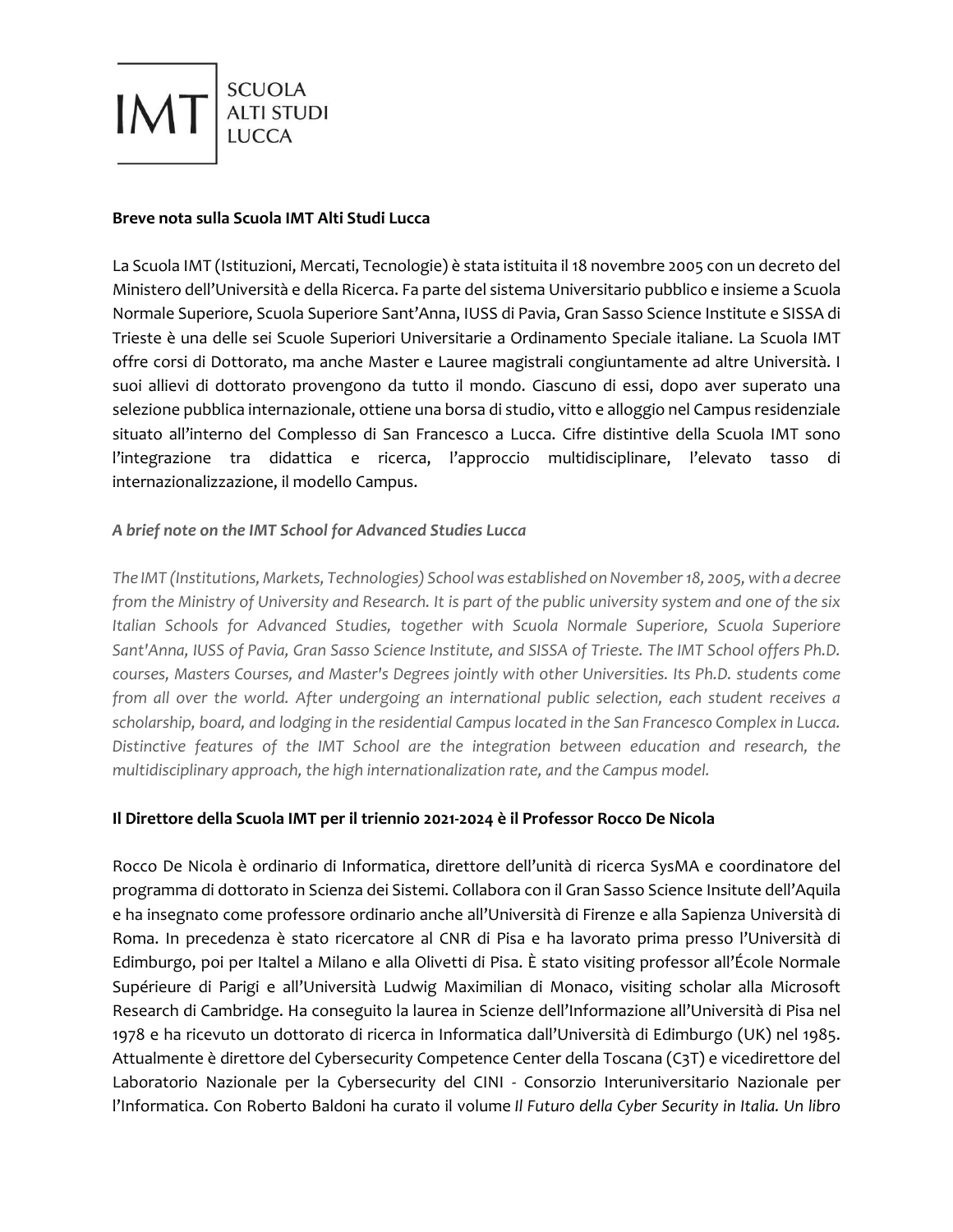

*bianco per raccontare le principali sfide che il nostro Paese dovrà affrontare nei prossimi cinque anni* (2015) e, insieme anche a Paolo Prinetto, *Il Futuro della Cybersecurity in Italia: Ambiti Progettuali Strategici* (2018). Eletto a luglio 2021, il suo incarico di Direttore della Scuola IMT è iniziato ufficialmente il 2 novembre 2021.

# *The Director of the IMT School for the three years 2021-2024 is Professor Rocco De Nicola*

*Rocco De Nicola is a full professor of Computer Science, director of the SysMA research unit, and coordinator of the Ph.D. program in Systems Science. He collaborates with the Gran Sasso Science Institute of L'Aquila and has taught as a full professor at the University of Florence and the Sapienza University of Rome. Previously De Nicola was a researcher at the CNR in Pisa and worked first at the University of Edinburgh, then for Italtel in Milan and Olivetti in Pisa. He was visiting professor at the École Normale Supérieure in Paris and the Ludwig Maximilian University of Munich, visiting scholar at Microsoft Research in Cambridge. De Nicola graduated in Information Sciences from the University of Pisa in 1978 and received a Ph.D. in Computer Science from the University of Edinburgh (UK) in 1985. He is currently director of the Cybersecurity Competence Center of Tuscany (C3T) and deputy director of the National Laboratory for Cybersecurity of CINI - the National Interuniversity Consortium for Informatics. With Roberto Baldoni, De Nicola edited the volume "The Future of Cyber Security in Italy." A white paper to tell the main challenges that our country will have to face in the next five years (2015) and, together with Paolo Prinetto, "The Future of Cybersecurity in Italy: Strategic Project Areas" (2018). Elected in July 2021, his tenure as the Director of the IMT School officially began on November 2, 2021.*

# **Dal 2020 il ruolo di Direttore amministrativo della Scuola IMT è ricoperto dal Dott. Giulio Bolzonetti**

Laureato in Scienze Politiche all'Università degli Studi di Macerata e specializzato in Management delle Università e degli enti di ricerca al Politecnico di Milano, il Dott. Giulio Bolzonetti ha maturato una lunga esperienza in ambito accademico, ricoprendo ruoli di primo piano all'Università di Camerino. Qui ha diretto la Divisione affari generali, l'Area accademica e didattica, l'Area gestione processi formativi ed è stato vice Direttore amministrativo, Direttore generale vicario, Responsabile del Macro settore ricerca e trasferimento tecnologico, Responsabile del Macro settore servizi per la didattica, internazionalizzazione e post-laurea. Presso l'Ateneo marchigiano, inoltre, è stato anche Responsabile della prevenzione della corruzione e della trasparenza, componente del Presidio di qualità. Dal dicembre 2014 è membro esterno del Nucleo di valutazione dell'Università di Urbino.

### *Since 2020, the role of Administrative Director of the IMT School has been held by Mr. Giulio Bolzonetti*

*Graduated in Political Science at the University of Macerata and specialized in Management of Universities and Research Institutes at the Politecnico di Milano, Mr. Giulio Bolzonetti has gained a long experience in*